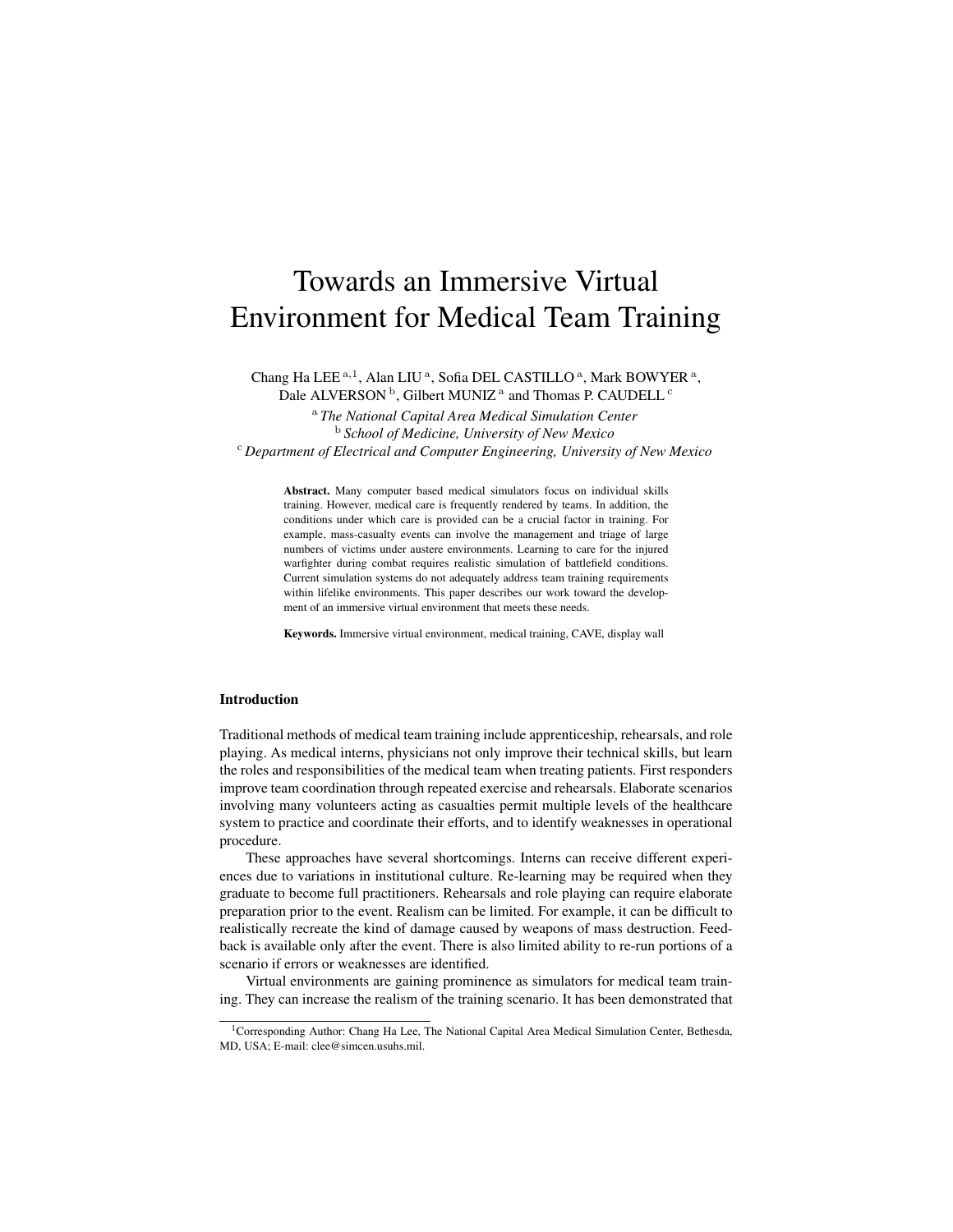individuals trained in sterile classroom settings perform poorly when placed in significantly different surroundings [1]. Immersive environments can generate conditions that are difficult or impossible to recreate, such as a mass-casualty event, or a combat zone. They can also be paused in mid-training, and portions repeated to incorporate changes in procedure or to improve team response. Wiederhold and Wiederhold [2] developed a virtual environment for training combat medics, and to provide stress inoculation as a means of preventing or reducing the severity of post traumatic stress disorder. Their system uses game-like environment to help trainees to control fear and anxiety in combat situations. Johnston and Whatley [3] have developed an interactive virtual training system for civilian and military health care practitioners. The system emphasizes experiential learning, and mirrors the complexities and conflicting demands of an operational healthcare facility. Alverson *et al.* [4] developed an immersive virtual environment for network-based medical team training. Their system allows trainees to interact over the network to treat virtual patients with an evolving epidural hematoma following a vehicular accident. Their system facilitates group and collaborative learning. Individuals that are otherwise geographically separated are brought together within the same virtual space. Kaufman *et al.* [5,6] developed an virtual environment for training medical first response in CBRNE (Chemical, Biological, Radiological, Nuclear and Explosive) events. Multiple trainees can collaborate each other and interact with live actors over the network.

While these methods are an improvement over traditional techniques, the level of immersion is still limited. Trainees generally interact with the virtual environment via computer monitors or head-mounted displays. The former provides very little immersive effect, while the latter can be cumbersome. In both cases, trainees generally do not interact directly with team members. In fact, direct visual contact with each other can be impossible with head-mounted displays.

This paper describes our work toward the development of an immersive virtual environment for medical team training. Our system is based on the CAVE [7], a fully immersive display modality that can accommodate teams of individuals. Unlike head-mounted displays, team members can interact with each other in a natural fashion. In addition, equipment and other gear, such as protective clothing, can be carried within the environment, thus improving realism.

# 1. Methods

#### *1.1. Hardware Components*

A CAVE-like system is used to display our immersive environment. A CAVE consists of 3 walls upon which stereoscopic images are displayed. An observer standing in the enclosed space perceives the illusion of being immersed in a 3D environment.

To accommodate larger teams, the adjacent walls in our implementation are angled at 135◦. Figure 1 shows our screen setup. Stereoscopic images are displayed using a paired DLP projectors. Passive stereo projection is used. Users wear lightweight polarized glasses to view the scene. To handle very complex scenes and interactive framerates, a scalable hardware configuration is adopted. Each projector is driven by an Alienware Aurora ALX computer, with dual nVidia 7800 GPUs in an SLI configuration. A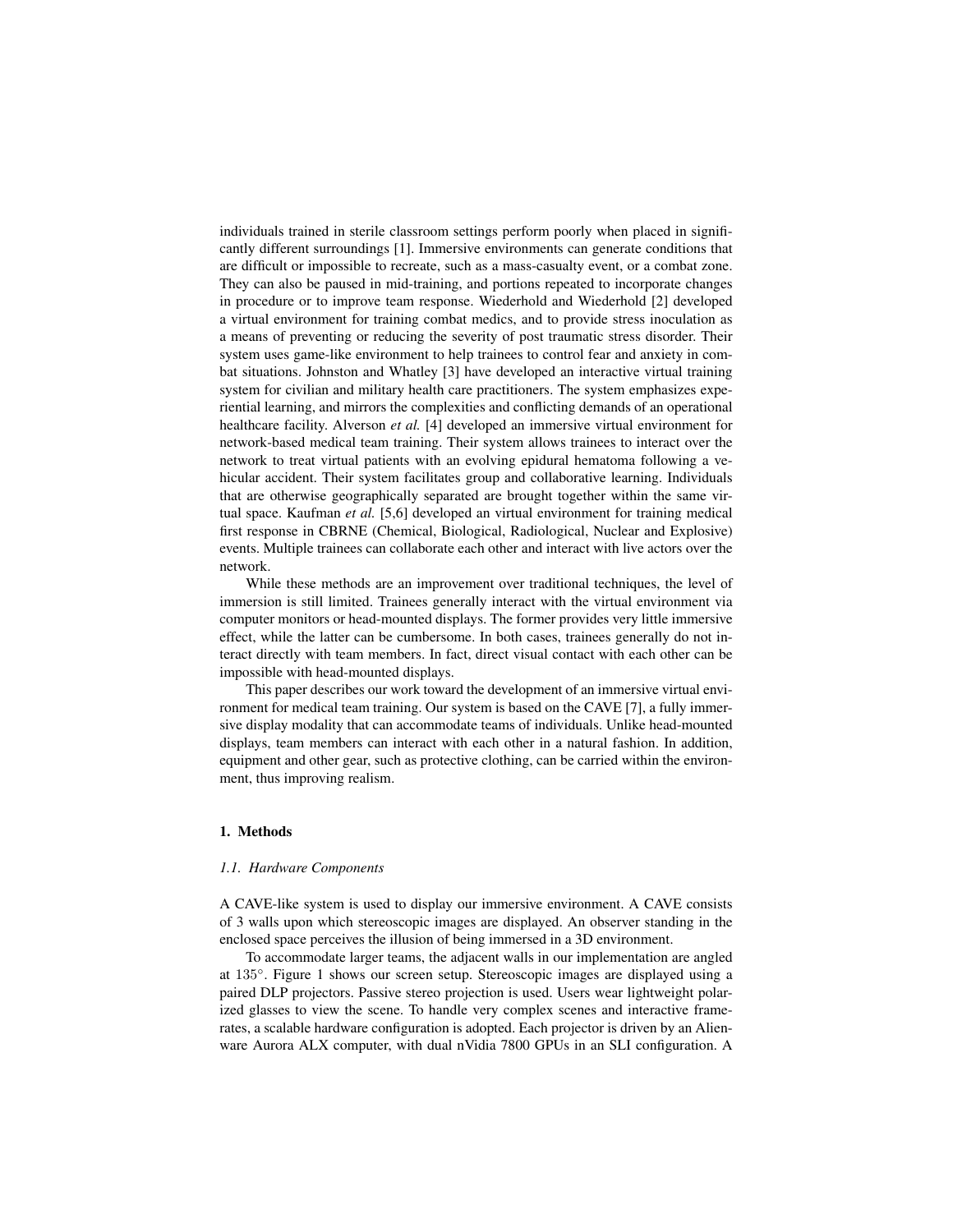total of six display computers and six projectors are used for three screens. Additional improvements in display resolution and rendering capability can be obtained by tiling the display to increase the number of rendering computers used. Figure 2 shows the rendering/projection hardware for one screen. Our system also accommodates a 5.1 channel sound system for acoustic presence.



Figure 1. Screen setup.



Figure 2. Projectors with polarized filters for stereoscopic display.

# *1.2. Rendering*

Rendering software generates images for display. The software takes a 3D model of the virtual environment, then generates the virtual scene with appropriate lighting and texture models. Visual effects, such as smoke, and fire are incorporated. Animated elements, such as virtual characters and vehicles, are added for greater realism.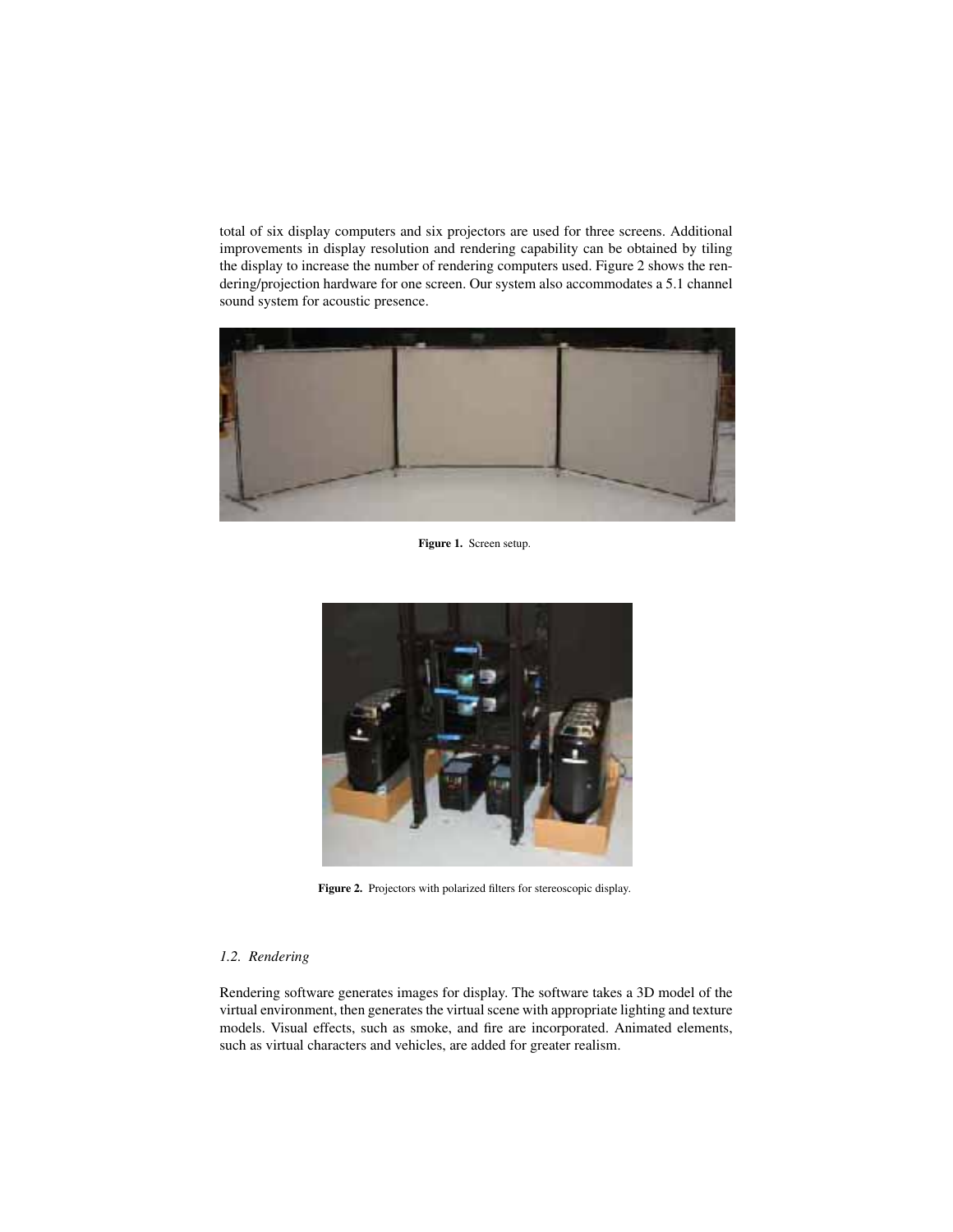We have adopted Flatland [8] as our rendering platform. Flatland is an immersive 3D environment that permits multiple networked individuals to interact, explore, examine, and manipulate objects in real-time. Flatland was originally designed for use with tracked head-mounted displays. We have adapted the code to run with our CAVE display system.

The use of multiple rendering computers requires the images to be synchronized. Synchronization across all computers is essential for maintaining the illusion of immersion. Even subtle variations in rendering speed between computers can cause unacceptable image jitter for the observer. Two forms of synchronization are required: event synchronization and frame synchronization. Changes in the virtual environment require event synchronization. The movement of virtual characters, smoke, and flame effects must be synchronized across displays. Flatland incorporates mechanisms for event synchronization. In our application, Each display computer runs its own instantiation of Flatland. Events within each instantiation is synchronized across the network so that all events occur at the same time across all instantiations.

In addition to synchronizing events within the virtual world, successive frames for each display must be displayed synchronously. Failure to accomplish this results in unacceptable jitter between images on each screen, and even between images for each eye. We have developed a network frame synchronization algorithm that reduces jitter down to visually imperceptible levels. Our method consists of a server and  $n$  rendering clients  $(n = 6$  in the current implementation), and takes advantage of the double buffering mechanism in the graphics display pipeline. The server drives the locomotion and scenario events. For each frame, the server sends locomotion parameters and events to the rendering clients  $r_i$  ( $0 \le i \le n$ ). The renderers generate the scene and write to the back buffer, then wait for a synchronization packet from the server. When the server sends this packet, all renders swap display buffers simultaneously. To compensate for variations in hardware performance, the server adaptively changes frame rates to ensure all rendering clients are ready to swap buffers before they receive the synchronization packet. While intended to eliminate minor variations in rendering speed across different machines, we have found that the algorithm is sufficiently robust that it successfully synchronizes computers with widely differing CPU and graphics capabilities. Our tests used three rendering computers. One had dual nVidia 7800 GPUs in an SLI configuration, another had an nVidia 6800 GT, and the final computer used a 3D Labs 6100 Wildcat. These three machines represent three generations of graphics hardware. When tested, rendering was synchronized within 50 frames after initialization, and the entire configuration ran at a consistent 18 frames per second.

#### *1.3. 3D Modeling and Rendering*

Mass-casualty and combat scenarios require realistic environmental effects, such as smoke, fire, and explosions. We have implemented a fire model using a sprite-based particle system with animated textures [9]. Sprites are instantiated, moved about, and removed based on the parameters such as initial position, velocity, and decay time. Animated textures are displayed on each sprite to simulate the appearance of a fire. This way, we can simulate realistic effects with fewer particles, which results in the performance enhancement. A smoke model has been implemented in a similar fashion.

Comprehensive training requires the development of a suite of scenarios and virtual environments. We have streamlined scenario development by developing a bridge be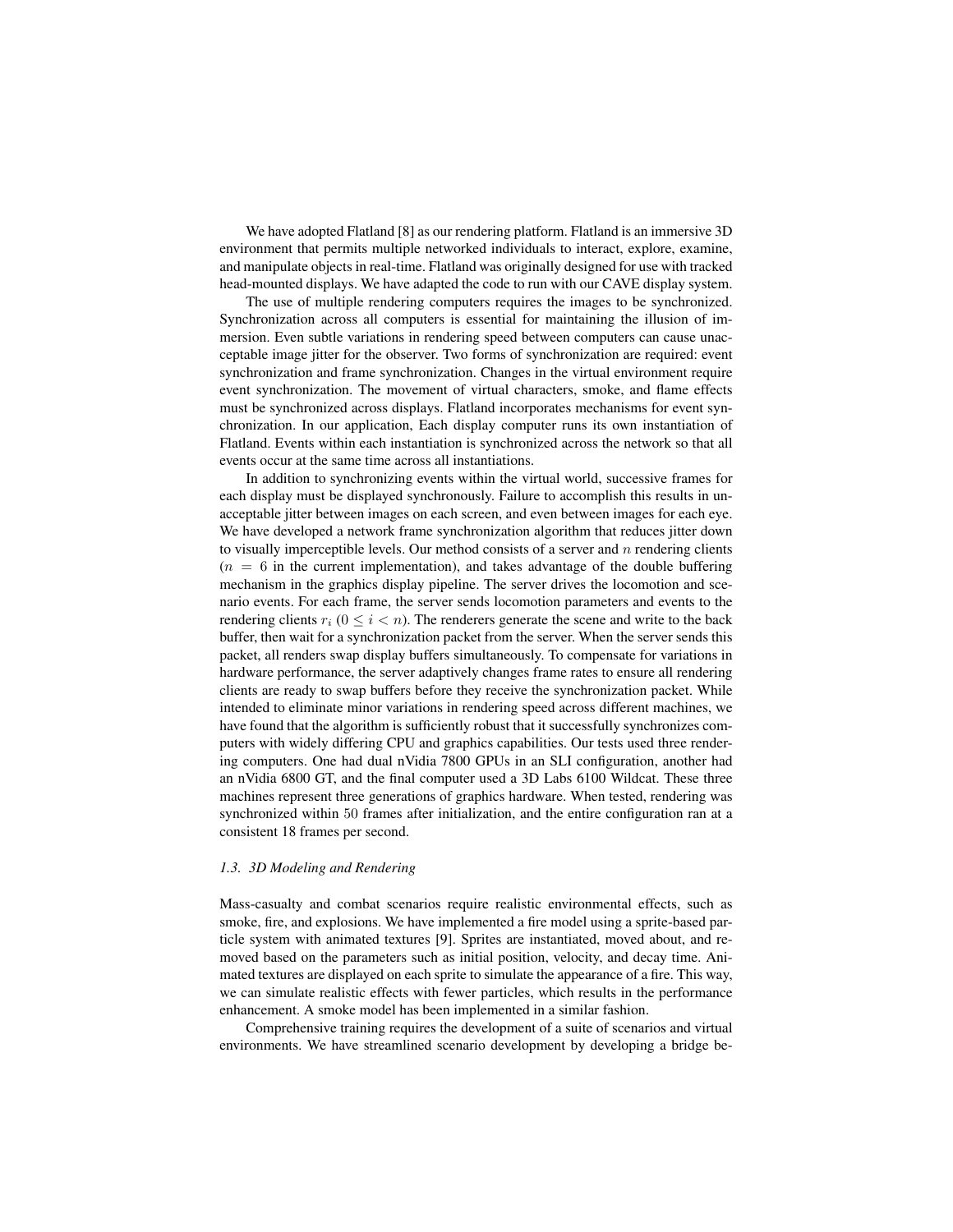tween 3D modeling tools, such as 3D Studio Max and Flatland. 3D environmental models are created in 3D Studio Max, then exported to Flatland. Plug-ins were developed for 3D Studio Max for our smoke and fire models. Information such as the position, direction and intensity of these effects are then used for rendering within the immersive environment. The Cal3D library [10] is used for rendering skeleton based animations. Human characters, vehicles, and other animated objects are modeled by using 3D Studio Max, and exported in Cal3D file format for display in Flatland.

## 2. Results

Figure 1 shows our screen setup and synchronized rendering results. The wide angle of screens provides a spacious effective area for large teams. Our system provides synchronized rendering across screens. The fire and smoke effects shown in Figures 3 and 4(a) give more realistic presence in mass-casualty or battlefield scenarios. Figure 4(b) shows animated characters.



Figure 3. Synchronized rendering across three screens.



Figure 4. (a) The fire and smoke model adds realism, and (b) an animated running man modeled by using 3D Studio Max is plugged in Flatland.